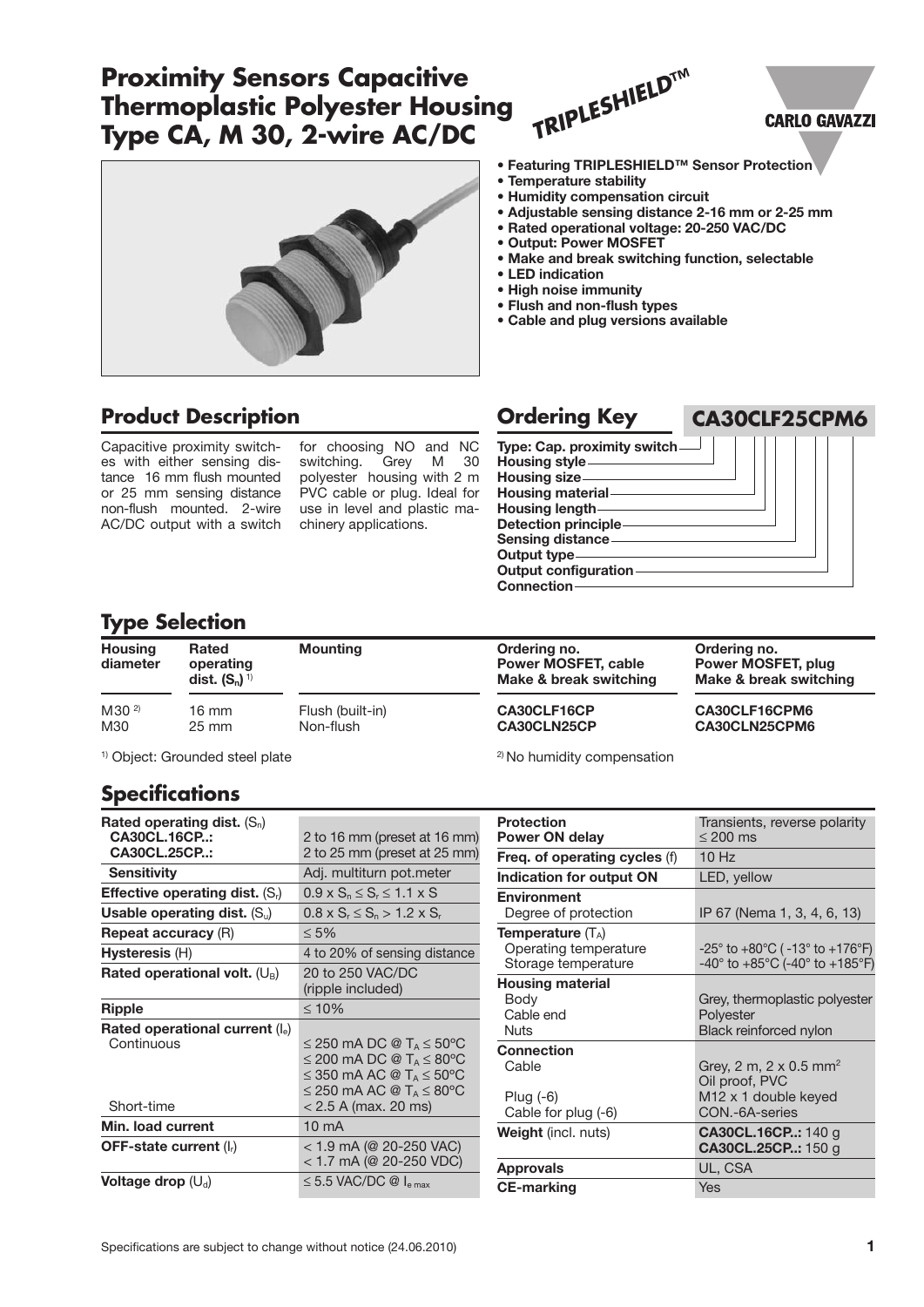

#### **Dimensions**



| <b>Type</b>                                                                                                                                                                                                                                                                                               | $\varphi$ mm $\lfloor$ mm $\lfloor$ mm $\lfloor$ mm $\lfloor$ mm $\lfloor$ mm $\lfloor$ |  | $B \mid C \mid D \mid E \mid F \mid SW \mid$ |  |
|-----------------------------------------------------------------------------------------------------------------------------------------------------------------------------------------------------------------------------------------------------------------------------------------------------------|-----------------------------------------------------------------------------------------|--|----------------------------------------------|--|
| <b>CA30CLF16CP(-M6)</b> $\begin{array}{ c c c c c c } \hline \textbf{CA30CLF16CP}(\textbf{-M6}) & \textbf{M} & 30 \times 1.5 \times 50 & 28 & 50 & 13.6 & 15.4 & 5 & 36 \\ \hline \textbf{CA30CLN25CP}(\textbf{-M6}) & \textbf{M} & 30 \times 1.5 \times 50 & 28 & 62 & 13.6 & 15.4 & 5 & 36 \end{array}$ |                                                                                         |  |                                              |  |

# **Adjustment Guide**

The environments in which capacitive sensors are installed can often be unstable regarding temperature, humidity, object distance and industrial (noise) interference. Because of this, Carlo Gavazzi offers as standard features in all *TRIP-LESHIELD*™ capacitive sensors a user-friendly sensitivity adjustment instead of having a fixed sensing range, extended sensing range to accom-

# **Installation Hints**

Capacitive sensors have the unique ability to detect almost all materials, either in liquid or solid form. Capacitive sensors can detect metallic as well as non-metallic objects, however, their traditional use is for non-metallic materials such as:

• **Plastic Industry** Resins, regrinds or moulded products.

modate mechanically demanding areas, temperature stability to ensure minimum need for adjusting sensitivity if temperature varies and high immunity to electromagnetic interference (EMI).

#### **Note:**

Sensors are factory set (default) to maximum rated sensing range.

Cleansers, fertilisers, liquid soaps, corrosives and pe-

Saw dust, paper products, door and window frames.

Raw material, clay or finished products, bottles.

• **Chemical Industry**

trochemicals. • **Wood Industry**

• **Ceramic & Glass Industry**



C D

 $\mathsf{S}\mathsf{W}\backslash\mathsf{A}$ 

LED

E

M 1 2 x

• **Packaging Industry** Package inspection for level or contents, dry goods, fruits and vegetables, dairy products.

œ

Materials are detected due to their dielectric constant. The bigger the size of an object, the higher the density of material, the better or easier it is to detect the object. Nominal sensing distance for a capacitive sensor is referenced to a grounded metal plate (ST37). For additional information regarding dielectric ratings of materials please refer to Technical Information.